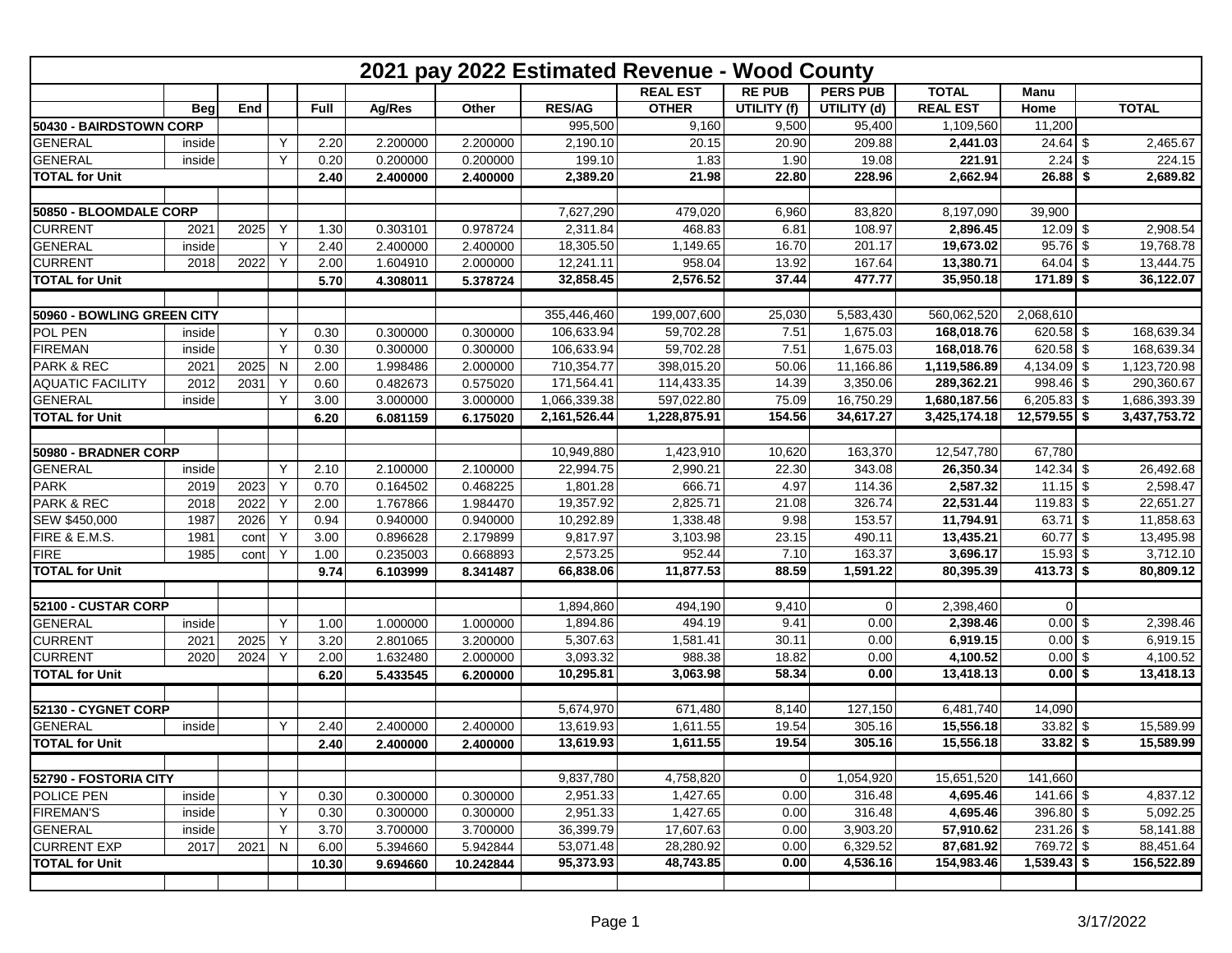|                           |            |      |              |       |          |          |               | 2021 pay 2022 Estimated Revenue - Wood County |                |                 |                 |                |                 |
|---------------------------|------------|------|--------------|-------|----------|----------|---------------|-----------------------------------------------|----------------|-----------------|-----------------|----------------|-----------------|
|                           |            |      |              |       |          |          |               | <b>REAL EST</b>                               | <b>RE PUB</b>  | <b>PERS PUB</b> | <b>TOTAL</b>    | <b>Manu</b>    |                 |
|                           | <b>Beg</b> | End  |              | Full  | Ag/Res   | Other    | <b>RES/AG</b> | <b>OTHER</b>                                  | UTILITY (f)    | UTILITY (d)     | <b>REAL EST</b> | Home           | <b>TOTAL</b>    |
| 53200 - GRAND RAPIDS CORP |            |      |              |       |          |          | 14,759,820    | 3,832,140                                     | $\mathbf 0$    | 360,650         | 18,952,610      | 114,600        |                 |
| <b>GENERAL</b>            | inside     |      | Y            | 2.10  | 2.100000 | 2.100000 | 30,995.62     | 8,047.49                                      | 0.00           | 757.37          | 39,800.48       | $240.66$ \$    | 40,041.14       |
| <b>STREET IMP</b>         | 2022       | 2026 | Y            | 2.00  | 1.551400 | 1.801230 | 22,898.38     | 6,902.57                                      | 0.00           | 721.30          | 30,522.25       | $177.79$ \$    | 30,700.04       |
| <b>TOTAL for Unit</b>     |            |      |              | 4.10  | 3.651400 | 3.901230 | 53,894.01     | 14,950.06                                     | 0.00           | 1,478.67        | 70,322.73       | $418.45$ \$    | 70,741.18       |
|                           |            |      |              |       |          |          |               |                                               |                |                 |                 |                |                 |
| 53520 - HASKINS CORP      |            |      |              |       |          |          | 27,430,080    | 938,910                                       | 18,770         | 45,290          | 28,433,050      | $\overline{0}$ |                 |
| <b>CURRENT</b>            | 2019       | 2023 | N            | 1.50  | 1.320364 | 1.500000 | 36,217.69     | 1,408.37                                      | 28.16          | 67.94           | 37,722.15       | $0.00$ \$      | 37,722.15       |
| <b>GENERAL</b>            | inside     |      | Y            | 1.80  | 1.800000 | 1.800000 | 49,374.14     | 1,690.04                                      | 33.79          | 81.52           | 51,179.49       | $0.00$ \$      | 51,179.49       |
| <b>POLICE</b>             | 1984       | cont | Y            | 1.20  | 0.220726 | 0.342687 | 6,054.53      | 321.75                                        | 6.43           | 54.35           | 6,437.06        | $0.00$ \$      | 6,437.06        |
| <b>POLICE</b>             | 2018       | 2022 | N            | 4.00  | 3.520240 | 3.922264 | 96,560.46     | 3,682.65                                      | 73.62          | 181.16          | 100,497.90      | $0.00$ \$      | 100,497.90      |
| <b>STREET</b>             | 2020       | 2024 | Y            | 2.00  | 1.406836 | 1.535750 | 38,589.62     | 1,441.93                                      | 28.83          | 90.58           | 40,150.96       | $0.00$ \$      | 40,150.96       |
| <b>STREET</b>             | 2020       | 2024 | $\mathsf{N}$ | 0.50  | 0.444381 | 0.500000 | 12,189.41     | 469.46                                        | 9.39           | 22.65           | 12,690.89       | $0.00$ \$      | 12,690.89       |
| <b>TOTAL for Unit</b>     |            |      |              | 11.00 | 8.712547 | 9.600701 | 226,796.45    | 8,544.74                                      | 170.82         | 475.55          | 248,678.45      | $0.00$ \$      | 248,678.45      |
|                           |            |      |              |       |          |          |               |                                               |                |                 |                 |                |                 |
| 53730 - HOYTVILLE CORP    |            |      |              |       |          |          | 1,901,120     | 47,270                                        | 38,070         | 200,100         | 2,186,560       | 44,770         |                 |
| <b>GENERAL</b>            | inside     |      | Υ            | 2.20  | 2.200000 | 2.200000 | 4,182.46      | 103.99                                        | 83.75          | 440.22          | 4,810.43        | $98.49$ \$     | 4,908.93        |
| <b>CURRENT</b>            | 2021       | 2025 | Y            | 1.80  | 0.917125 | 1.113944 | 1,743.56      | 52.66                                         | 42.41          | 360.18          | 2,198.81        | $41.06$ \$     | 2,239.87        |
| <b>TOTAL for Unit</b>     |            |      |              | 4.00  | 3.117125 | 3.313944 | 5,926.03      | 156.65                                        | 126.16         | 800.40          | 7,009.24        | $139.55$ \$    | 7,148.79        |
|                           |            |      |              |       |          |          |               |                                               |                |                 |                 |                |                 |
| 53940 - JERRY CITY CORP   |            |      |              |       |          |          | 4,897,810     | 59,830                                        | $\overline{0}$ | 225,080         | 5,182,720       | 27,670         |                 |
| <b>GENERAL</b>            | inside     |      | Y            | 2.00  | 2.000000 | 2.000000 | 9,795.62      | 119.66                                        | 0.00           | 450.16          | 10,365.44       | $55.34$ \$     | 10,420.78       |
| <b>TOTAL for Unit</b>     |            |      |              | 2.00  | 2.000000 | 2.000000 | 9,795.62      | 119.66                                        | 0.00           | 450.16          | 10,365.44       | $55.34$ \$     | 10,420.78       |
|                           |            |      |              |       |          |          |               |                                               |                |                 |                 |                |                 |
| 54560 - LUCKEY CORP       |            |      |              |       |          |          | 17,233,380    | 872,600                                       | $\overline{0}$ | 814,600         | 18,920,580      | $\overline{0}$ |                 |
| <b>GENERAL</b>            | inside     |      | Υ            | 1.60  | 1.600000 | 1.600000 | 27,573.41     | 1,396.16                                      | 0.00           | 1,303.36        | 30,272.93       | $0.00$ \$      | 30,272.93       |
| <b>POLICE</b>             | 1996       | cont | Y            | 3.00  | 1.477380 | 2.429901 | 25,460.25     | 2,120.33                                      | 0.00           | 2,443.80        | 30,024.38       | $0.00$ \$      | 30,024.38       |
| <b>CURRENT</b>            | 2020       | 2024 | Y            | 1.90  | 1.481547 | 1.890435 | 25,532.06     | 1,649.59                                      | 0.00           | 1,547.74        | 28,729.40       | $0.00$ \$      | 28,729.40       |
| <b>TOTAL for Unit</b>     |            |      |              | 6.50  | 4.558927 | 5.920336 | 78,565.72     | 5,166.09                                      | 0.00           | 5,294.90        | 89,026.71       | $0.00$ \$      | 89,026.71       |
|                           |            |      |              |       |          |          |               |                                               |                |                 |                 |                |                 |
| 55200 - MILLBURY CORP     |            |      |              |       |          |          | 22,050,150    | 647,110                                       | 11,480         | 867,070         | 23,575,810      |                |                 |
| <b>GENERAL</b>            | inside     |      | Y            | 1.70  | 1.700000 | 1.700000 | 37,485.26     | 1,100.09                                      | 19.52          | 1,474.02        | 40,078.88       |                | \$<br>40,078.88 |
| <b>POLICE</b>             | 1984       | cont | Y            | 2.10  | 0.915335 | 2.026516 | 20,183.27     | 1,311.38                                      | 23.26          | 1,820.85        | 23,338.76       |                | \$<br>23,338.76 |
| <b>CURRENT</b>            | 2021       | 2024 | Y            | 1.00  | 0.435874 | 0.965008 | 9,611.09      | 624.47                                        | 11.08          | 867.07          | 11,113.70       |                | \$<br>11,113.70 |
| <b>POLICE</b>             | 2012       | cont | Y            | 1.00  | 0.863796 | 0.965008 | 19,046.83     | 624.47                                        | 11.08          | 867.07          | 20,549.45       |                | \$<br>20,549.45 |
| <b>TOTAL for Unit</b>     |            |      |              | 5.80  | 3.915005 | 5.656532 | 86,326.45     | 3,660.40                                      | 64.94          | 5,029.01        | 95,080.79       | 0.00S          | 95,080.79       |
|                           |            |      |              |       |          |          |               |                                               |                |                 |                 |                |                 |
| 55260 - MILTON CENTER     |            |      |              |       |          |          | 1,367,980.00  | 63,860.00                                     | 14,090.00      | 96,250.00       | 1,542,180.00    | 27,410         |                 |
| <b>GENERAL</b>            | inside     |      | Υ            | 2.50  | 2.500000 | 2.500000 | 3,419.95      | 159.65                                        | 35.23          | 240.63          | 3,855.45        | $68.53$ \$     | 3.923.98        |
| <b>STREET IMP</b>         | 2020       | 2024 | Y            | 2.50  | 1.969680 | 1.585720 | 2,694.48      | 101.26                                        | 22.34          | 240.63          | 3,058.71        | $53.99$ \$     | 3,112.70        |
| <b>TOTAL</b> for Unit     |            |      |              | 5.00  | 4.469680 | 4.085720 | 6,114.43      | 260.91                                        | 57.57          | 481.25          | 6,914.16        | $122.51$ \$    | 7,036.68        |
|                           |            |      |              |       |          |          |               |                                               |                |                 |                 |                |                 |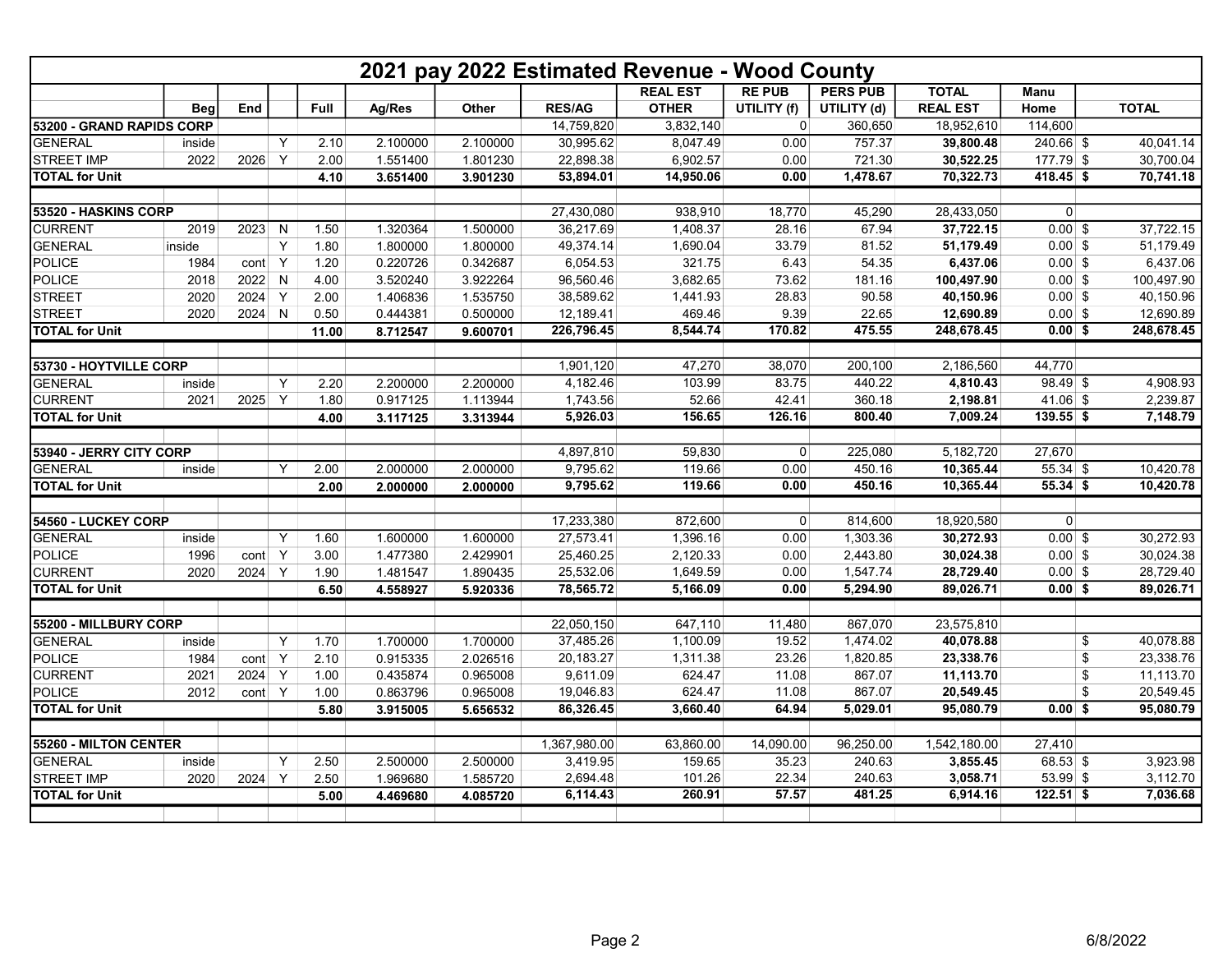|                                   |            |      |           |       |           |           |               | 2021 pay 2022 Estimated Revenue - Wood County |               |                 |                 |               |                    |
|-----------------------------------|------------|------|-----------|-------|-----------|-----------|---------------|-----------------------------------------------|---------------|-----------------|-----------------|---------------|--------------------|
|                                   |            |      |           |       |           |           |               | <b>REAL EST</b>                               | <b>RE PUB</b> | <b>PERS PUB</b> | <b>TOTAL</b>    | Manu          |                    |
|                                   | <b>Bea</b> | End  |           | Full  | Ag/Res    | Other     | <b>RES/AG</b> | <b>OTHER</b>                                  | UTILITY (f)   | UTILITY (d)     | <b>REAL EST</b> | Home          | <b>TOTAL</b>       |
| 56040 - NORTH BALTIMORE           |            |      |           |       |           |           | 32,654,660    | 11,972,570                                    | 32,160        | 6,266,760       | 50,926,150      | 1,160,870     |                    |
| <b>GENERAL</b>                    | inside     |      | Υ         | 2.20  | 2.200000  | 2.200000  | 71,840.25     | 26,339.65                                     | 70.75         | 13,786.87       | 112,037.53      | $2,553.91$ \$ | 114,591.44         |
| <b>STREET IMP</b>                 | 2020       | 2024 | Y         | 2.00  | 1.619218  | 2.000000  | 52,875.01     | 23,945.14                                     | 64.32         | 12,533.52       | 89,417.99       | $1,879.70$ \$ | 91,297.69          |
| BOND (\$440,000)                  | 2012       | 2021 | Y         | 0.80  | 0.800000  | 0.800000  | 26,123.73     | 9,578.06                                      | 25.73         | 5,013.41        | 40,740.92       | $928.70$ \$   | 41,669.62          |
| <b>TOTAL for Unit</b>             |            |      |           | 5.00  | 4.619218  | 5.000000  | 150,838.99    | 59,862.85                                     | 160.80        | 31,333.80       | 242,196.44      | $5,362.31$ \$ | 247,558.75         |
| 56170 - NORTHWOOD CITY            |            |      |           |       |           |           | 84,220,010    | 62,558,400                                    | 149,040       | 6,104,050       | 153,031,500     | 121,130       |                    |
| <b>GENERAL</b>                    | inside     |      | Y         | 1.60  | 1.600000  | 1.600000  | 134,752.02    | 100,093.44                                    | 238.46        | 9,766.48        | 244,850.40      | $193.81$ \$   | 245,044.21         |
| <b>TOTAL for Unit</b>             |            |      |           | 1.60  | 1.600000  | 1.600000  | 134,752.02    | 100,093.44                                    | 238.46        | 9,766.48        | 244,850.40      | $193.81$ \$   | 245,044.21         |
| 56590 - PEMBERVILLE               |            |      |           |       |           |           | 24,864,510    | 3,100,440                                     | 19,080        | 751,730         | 28,735,760      | $\Omega$      |                    |
| <b>GENERAL</b>                    | inside     |      | Y         | 1.80  | 1.800000  | 1.800000  | 44,756.12     | 5,580.79                                      | 34.34         | 1,353.11        | 51,724.37       | $0.00$ \$     | 51,724.37          |
| <b>TOTAL</b> for Unit             |            |      |           | 1.80  | 1.800000  | 1.800000  | 44,756.12     | 5,580.79                                      | 34.34         | 1,353.11        | 51,724.37       | $0.00$ \$     | 51,724.37          |
|                                   |            |      |           |       |           |           |               |                                               |               |                 |                 |               |                    |
| 56630 - PERRYSBURG CITY           |            |      |           |       |           |           | 630,413,220   | 163,220,180                                   | 34,330        | 10,080,130      | 803,747,860     | 434,940       |                    |
| CHT/FIREM                         | 1976       | cont |           | 0.60  | 0.600000  | 0.600000  | 378,247.93    | 97,932.11                                     | 20.60         | 6,048.08        | 482,248.72      | $260.96$ \$   | 482,509.68         |
| CHT/POLICE                        | 1976       | cont |           | 0.45  | 0.450000  | 0.450000  | 283,685.95    | 73,449.08                                     | 15.45         | 4,536.06        | 361,686.54      | $195.72$ \$   | 361.882.26         |
| <b>FIREMAN'S</b>                  | inside     |      | Y         | 0.20  | 0.200000  | 0.200000  | 126,082.64    | 32,644.04                                     | 6.87          | 2,016.03        | 160,749.57      | $86.99$ \$    | 160,836.56         |
| <b>FT MEIGS</b>                   | inside     |      | Y         | 0.32  | 0.320000  | 0.320000  | 201,732.23    | 52,230.46                                     | 10.99         | 3,225.64        | 257,199.32      | $139.18$ \$   | 257,338.50         |
| <b>GENERAL</b>                    | inside     |      | Y         | 1.88  | 1.880000  | 1.880000  | 1,185,176.85  | 306,853.94                                    | 64.54         | 18,950.64       | 1,511,045.98    | 817.69        | \$<br>1,511,863.66 |
| POLICE PEN                        | inside     |      | Y         | 0.40  | 0.400000  | 0.400000  | 252,165.29    | 65,288.07                                     | 13.73         | 4,032.05        | 321,499.14      | 173.98 \$     | 321,673.12         |
| <b>TRANSPORT</b>                  | 2018       | 2022 | Y         | 0.80  | 0.618340  | 0.777297  | 389,809.71    | 126,870.56                                    | 26.68         | 8,064.10        | 524,771.06      | $268.94$ \$   | 525,040.00         |
| <b>REFUSE</b>                     | 2021       | 2022 | N         | 1.00  | 0.998221  | 1.000000  | 629,291.71    | 163,220.18                                    | 34.33         | 10,080.13       | 802,626.35      | $434.17$ \$   | 803,060.52         |
| <b>TOTAL for Unit</b>             |            |      |           | 5.65  | 5.466561  | 5.627297  | 3,446,192.32  | 918,488.43                                    | 193.19        | 56.952.73       | 4,421,826.67    | $2,377.63$ \$ | 4,424,204.30       |
|                                   |            |      |           |       |           |           |               |                                               |               |                 |                 |               |                    |
| 56630 - PERRYSBURG CITY Levis TIF |            |      |           |       |           |           |               | 25,843,220                                    |               |                 | 25,843,220      |               |                    |
| Levis TIF (Other Effective Rate)  |            |      |           |       |           | 75.500139 |               | 1,951,166.70                                  |               |                 | 1,951,166.70    |               | \$<br>1,951,166.70 |
| 56860 - PORTAGE CORP              |            |      |           |       |           |           | 5,623,470     | 1,812,960                                     | 10,960        | 16,260          | 7,463,650       | 11,030        |                    |
| <b>GENERAL</b>                    | inside     |      | Y         | 2.20  | 2.200000  | 2.200000  | 12,371.63     | 3,988.51                                      | 24.11         | 35.77           | 16,420.03       | $24.27$ \$    | 16,444.30          |
| <b>TOTAL for Unit</b>             |            |      |           | 2.20  | 2.200000  | 2.200000  | 12,371.63     | 3,988.51                                      | 24.11         | 35.77           | 16,420.03       | $24.27$ \$    | 16,444.30          |
|                                   |            |      |           |       |           |           |               |                                               |               |                 |                 |               |                    |
| 57130 - RISINGSUN CORP            |            |      |           |       |           |           | 5,070,570     | 681,730                                       | 11,920        | 690,000         | 6,454,220       | 3,500         |                    |
| <b>CURRENT</b>                    | 2019       | 2022 | Y         | 1.30  | 1.146667  | 1.300000  | 5,814.26      | 886.25                                        | 15.50         | 897.00          | 7,613.00        | $4.01$ \ \$   | 7,617.01           |
| <b>CURRENT</b>                    | 2022       | 2026 | Y         | 6.30  | 5.556927  | 6.300000  | 28,176.79     | 4,294.90                                      | 75.10         | 4,347.00        | 36,893.78       | $19.45$ \$    | 36,913.23          |
| <b>PARK</b>                       | 2019       | 2023 | ${\sf N}$ | 0.50  | 0.441026  | 0.500000  | 2,236.25      | 340.87                                        | 5.96          | 345.00          | 2,928.08        | $1.54$ \$     | 2,929.62           |
| <b>GENERAL</b>                    | inside     |      | Y         | 2.10  | 2.100000  | 2.100000  | 10,648.20     | 1,431.63                                      | 25.03         | 1,449.00        | 13,553.86       | $7.35$ \$     | 13,561.21          |
| <b>STREET IMP</b>                 | 2020       | 2024 | Y         | 2.00  | 1.764104  | 2.000000  | 8,945.01      | 1,363.46                                      | 23.84         | 1,380.00        | 11,712.31       | $6.17$ \$     | 11,718.49          |
| <b>TOTAL for Unit</b>             |            |      |           | 12.20 | 11.008724 | 12.200000 | 55,820.51     | 8,317.11                                      | 145.42        | 8,418.00        | 72,701.04       | $38.53$ \$    | 72,739.57          |
|                                   |            |      |           |       |           |           |               |                                               |               |                 |                 |               |                    |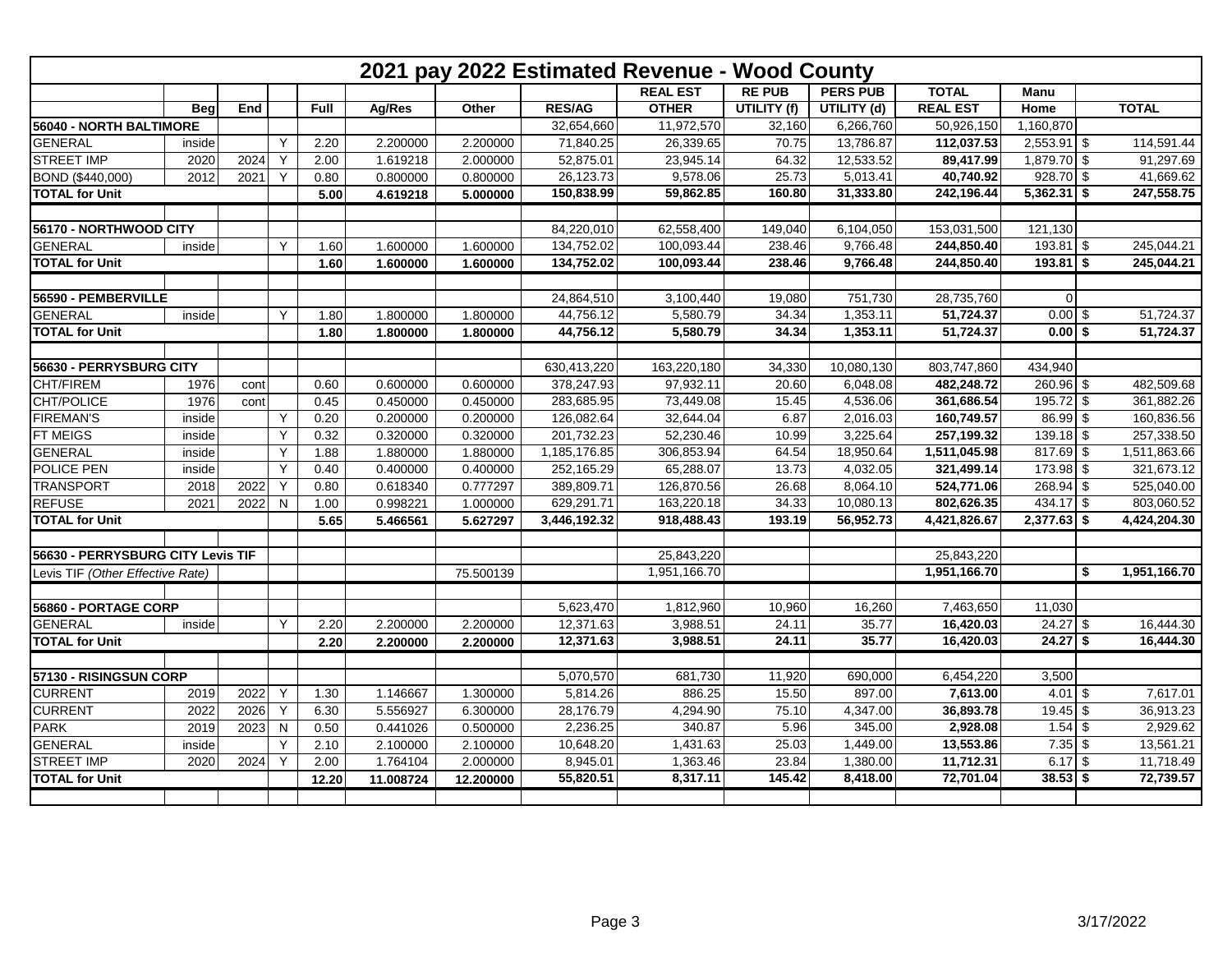| 2021 pay 2022 Estimated Revenue - Wood County |            |      |              |             |           |           |               |                 |               |                 |                 |               |    |              |
|-----------------------------------------------|------------|------|--------------|-------------|-----------|-----------|---------------|-----------------|---------------|-----------------|-----------------|---------------|----|--------------|
|                                               |            |      |              |             |           |           |               | <b>REAL EST</b> | <b>RE PUB</b> | <b>PERS PUB</b> | <b>TOTAL</b>    | Manu          |    |              |
|                                               | <b>Beg</b> | End  |              | <b>Full</b> | Ag/Res    | Other     | <b>RES/AG</b> | <b>OTHER</b>    | UTILITY (f)   | UTILITY (d)     | <b>REAL EST</b> | Home          |    | <b>TOTAL</b> |
| 57270 - ROSSFORD CITY                         |            |      |              |             |           |           | 113,147,660   | 27,201,850      | 142,400       | 5,191,010       | 145,682,920     |               |    |              |
| <b>GENERAL</b>                                | inside     |      | Y            | 1.05        | 1.050000  | 1.050000  | 118,805.04    | 28.561.94       | 149.52        | 5,450.56        | 152,967.07      |               | \$ | 152,967.07   |
| <b>GENERAL</b>                                | inside     |      | Υ            | 0.75        | 0.750000  | 0.750000  | 84,860.75     | 20,401.39       | 106.80        | 3,893.26        | 109,262.19      |               | \$ | 109,262.19   |
| PARKS/REC                                     | 2019       | 2023 | ${\sf N}$    | 2.00        | 1.815006  | 1.956806  | 205,363.68    | 53,228.74       | 278.65        | 10,382.02       | 269,253.09      |               | \$ | 269,253.09   |
| <b>FIRE</b>                                   | 2019       | 2023 | $\mathsf{N}$ | 1.00        | 0.907503  | 0.978403  | 102,681.84    | 26,614.37       | 139.32        | 5,191.01        | 134,626.55      |               | \$ | 134,626.55   |
| <b>FIRE</b>                                   | 2019       | 2023 | $\mathsf{N}$ | 2.80        | 2.541008  | 2.739528  | 287,509.11    | 74,520.23       | 390.11        | 14,534.83       | 376,954.28      |               | \$ | 376,954.28   |
| <b>CURRENT</b>                                | 2020       | 2024 | Y            | 3.50        | 2.914275  | 3.320163  | 329,743.40    | 90,314.58       | 472.79        | 18,168.54       | 438,699.30      |               | \$ | 438,699.30   |
| <b>TOTAL for Unit</b>                         |            |      |              | 11.10       | 9.977792  | 10.794900 | 1,128,963.82  | 293,641.25      | 1,537.19      | 57,620.21       | 1,481,762.47    | $0.00$ \$     |    | 1,481,762.47 |
| 57270 - ROSSFORD CITY Crossroad TIF           |            |      |              |             |           |           |               | 36,719,780      |               |                 | 36,719,780      |               |    |              |
| Rossford City (Other Effective Rate)          |            |      |              |             |           | 88.159068 |               | 3,237,181.58    |               |                 | 3,237,181.58    |               | \$ | 3,237,181.58 |
|                                               |            |      |              |             |           |           |               |                 |               |                 |                 |               |    |              |
| 57270 - ROSSFORD CITY Crossroad Rolling TIF   |            |      |              |             |           |           |               | 5,085,800       |               |                 | 5,085,800       |               |    |              |
| Rossford City (Other Effective Rate)          |            |      |              |             |           | 88.159068 |               | 448,359.39      |               |                 | 448,359.39      |               | \$ | 448,359.39   |
|                                               |            |      |              |             |           |           |               |                 |               |                 |                 |               |    |              |
| 572701 - ROSSFORD CITY - T84                  |            |      |              |             |           |           |               | 60,200          |               |                 |                 |               |    |              |
| <b>GENERAL</b>                                | inside     |      | Y            | 1.05        | 1.050000  | 1.050000  | 0.00          | 63.21           | 0.00          | 0.00            | 63.21           |               | \$ | 63.21        |
| PARKS/REC                                     | 2019       | 2023 | $\mathsf{N}$ | 2.00        | 1.815006  | 1.956806  | 0.00          | 117.80          | 0.00          | 0.00            | 117.80          |               | \$ | 117.80       |
| <b>FIRE</b>                                   | 2019       | 2023 | $\mathsf{N}$ | 1.00        | 0.90750   | 0.97840   | 0.00          | 58.90           | 0.00          | 0.00            | 58.90           |               | \$ | 58.90        |
| <b>FIRE</b>                                   | 2019       | 2023 | ${\sf N}$    | 2.80        | 2.541008  | 2.739528  | 0.00          | 164.92          | 0.00          | 0.00            | 164.92          |               | \$ | 164.92       |
| <b>CURRENT</b>                                | 2020       | 2024 | Y            | 3.50        | 2.914275  | 3.320163  | 0.00          | 199.87          | 0.00          | 0.00            | 199.87          |               | \$ | 199.87       |
| <b>TOTAL for Unit</b>                         |            |      |              | 10.35       | 9.227792  | 10.044900 | 0.00          | 604.70          | 0.00          | 0.00            | 604.70          | $0.00$ \$     |    | 604.70       |
| 58320 - TONTOGANY CORP                        |            |      |              |             |           |           | 7,126,740     | 414,870         | 7,050         | 71,940          | 7,620,600       |               |    |              |
| <b>GENERAL</b>                                | inside     |      | Y            | 1.20        | 1.200000  | 1.200000  | 8,552.09      | 497.84          | 8.46          | 86.33           | 9,144.72        |               | S  | 9,144.72     |
| <b>TOTAL for Unit</b>                         |            |      |              | 1.20        | 1.200000  | 1.200000  | 8,552.09      | 497.84          | 8.46          | 86.33           | 9,144.72        | $0.00$ \$     |    | 9,144.72     |
|                                               |            |      |              |             |           |           |               |                 |               |                 |                 |               |    |              |
| 58660 - WALBRIDGE CORP                        |            |      |              |             |           |           | 34,559,130    | 7,927,440       | 996,860       | 12,081,580      | 55,565,010      | 3,114,860     |    |              |
| <b>GENERAL</b>                                | inside     |      | Y            | 1.70        | 1.700000  | 1.700000  | 58,750.52     | 13,476.65       | 1,694.66      | 20,538.69       | 94,460.52       | $5,295.26$ \$ |    | 99,755.78    |
| <b>TOTAL for Unit</b>                         |            |      |              | 1.70        | 1.700000  | 1.700000  | 58,750.52     | 13,476.65       | 1,694.66      | 20,538.69       | 94,460.52       | $5,295.26$ \$ |    | 99,755.78    |
| 58780 - WAYNE CORP                            |            |      |              |             |           |           | 9,482,250     | 456,390         | $\Omega$      | 380,190         | 10,318,830      | 9,990         |    |              |
| <b>GENERAL FUND</b>                           | inside     |      | Y            | 2.50        | 2.500000  | 2.500000  | 23,705.63     | 1,140.98        | 0.00          | 950.48          | 25,797.08       | $24.98$ \$    |    | 25,822.05    |
| <b>POLICE</b>                                 | 2000       | cont | Y            | 5.30        | 4.285357  | 5.179610  | 40,634.83     | 2,363.92        | 0.00          | 2,015.01        | 45,013.76       | $42.81$ \$    |    | 45,056.57    |
| <b>FIRE</b>                                   | 2019       | 2023 | Y            | 1.90        | 1.536264  | 1.900000  | 14,567.24     | 867.14          | 0.00          | 722.36          | 16,156.74       | $15.35$ \$    |    | 16,172.09    |
| <b>FIRE</b>                                   | 2007       | cont | Y            | 2.00        | 1.738252  | 2.000000  | 16,482.54     | 912.78          | 0.00          | 760.38          | 18,155.70       | $17.37$ \$    |    | 18,173.07    |
| <b>TOTAL for Unit</b>                         |            |      |              | 11.70       | 10.059873 | 11.579610 | 95,390.23     | 5,284.82        | 0.00          | 4,448.22        | 105,123.27      | $100.50$ \$   |    | 105,223.77   |
|                                               |            |      |              |             |           |           |               |                 |               |                 |                 |               |    |              |
| 58950 - WEST MILLGROVE                        |            |      |              |             |           |           | 1,262,170     | 80,090          | 0             | $\Omega$        | 1,342,260       | 7,880         |    |              |
| <b>GENERAL</b>                                | inside     |      | Y            | 2.40        | 2.400000  | 2.400000  | 3,029.21      | 192.22          | 0.00          | 0.00            | 3,221.42        | $18.91$ \$    |    | 3,240.34     |
| <b>CURRENT</b>                                | 2019       | 2023 | Υ            | 5.00        | 3.597255  | 2.298555  | 4,540.35      | 184.09          | 0.00          | 0.00            | 4,724.44        | $28.35$ \$    |    | 4,752.78     |
| <b>CURRENT</b>                                | 2017       | 2021 | Y            | 5.00        | 4.600135  | 2.746425  | 5,806.15      | 219.96          | 0.00          | 0.00            | 6,026.11        | $36.25$ \$    |    | 6,062.36     |
| <b>TOTAL for Unit</b>                         |            |      |              | 12.40       | 10.597390 | 7.444980  | 13,375.71     | 596.27          | 0.00          | 0.00            | 13,971.98       | $83.51$ \$    |    | 14,055.48    |
|                                               |            |      |              |             |           |           |               |                 |               |                 |                 |               |    |              |